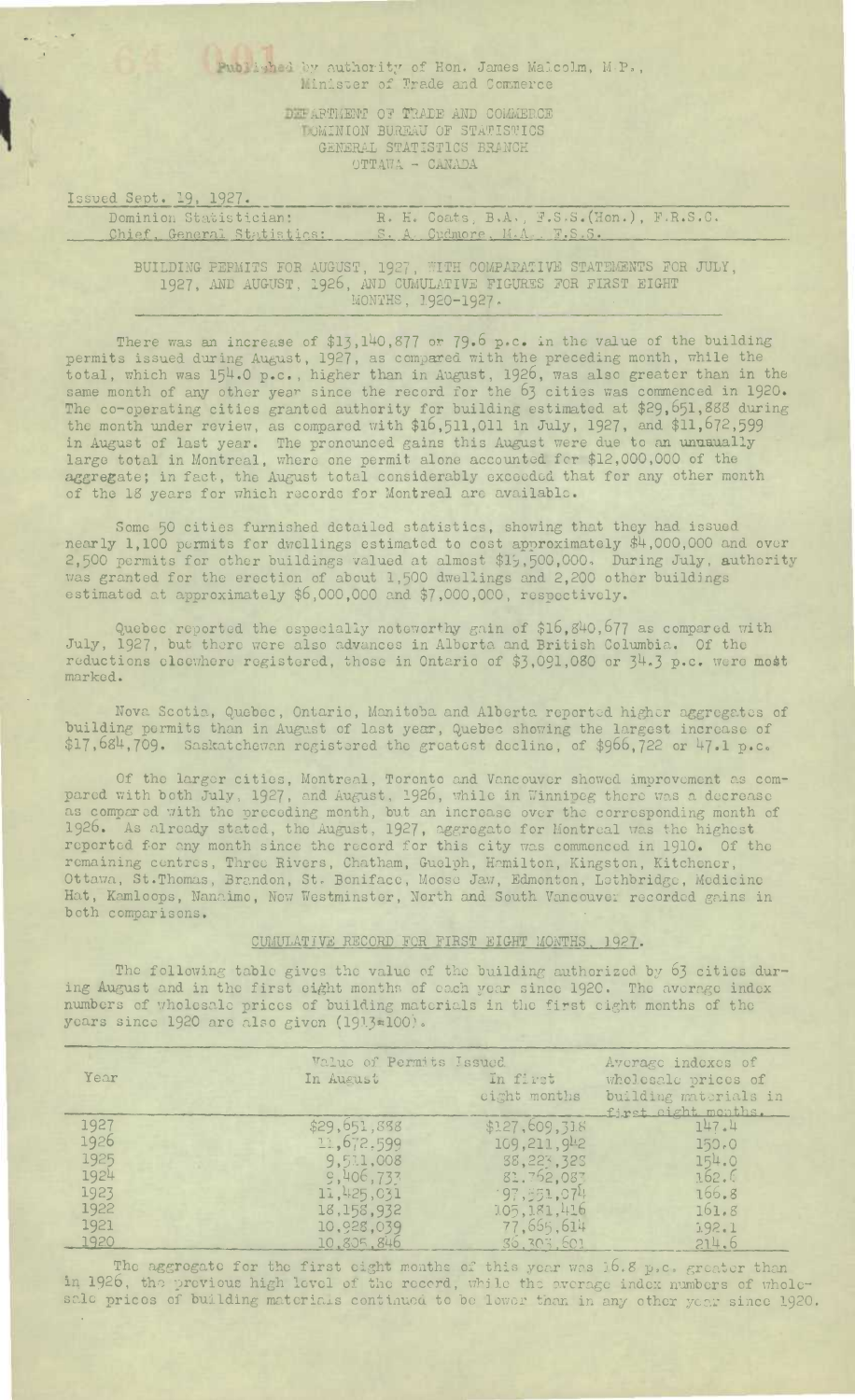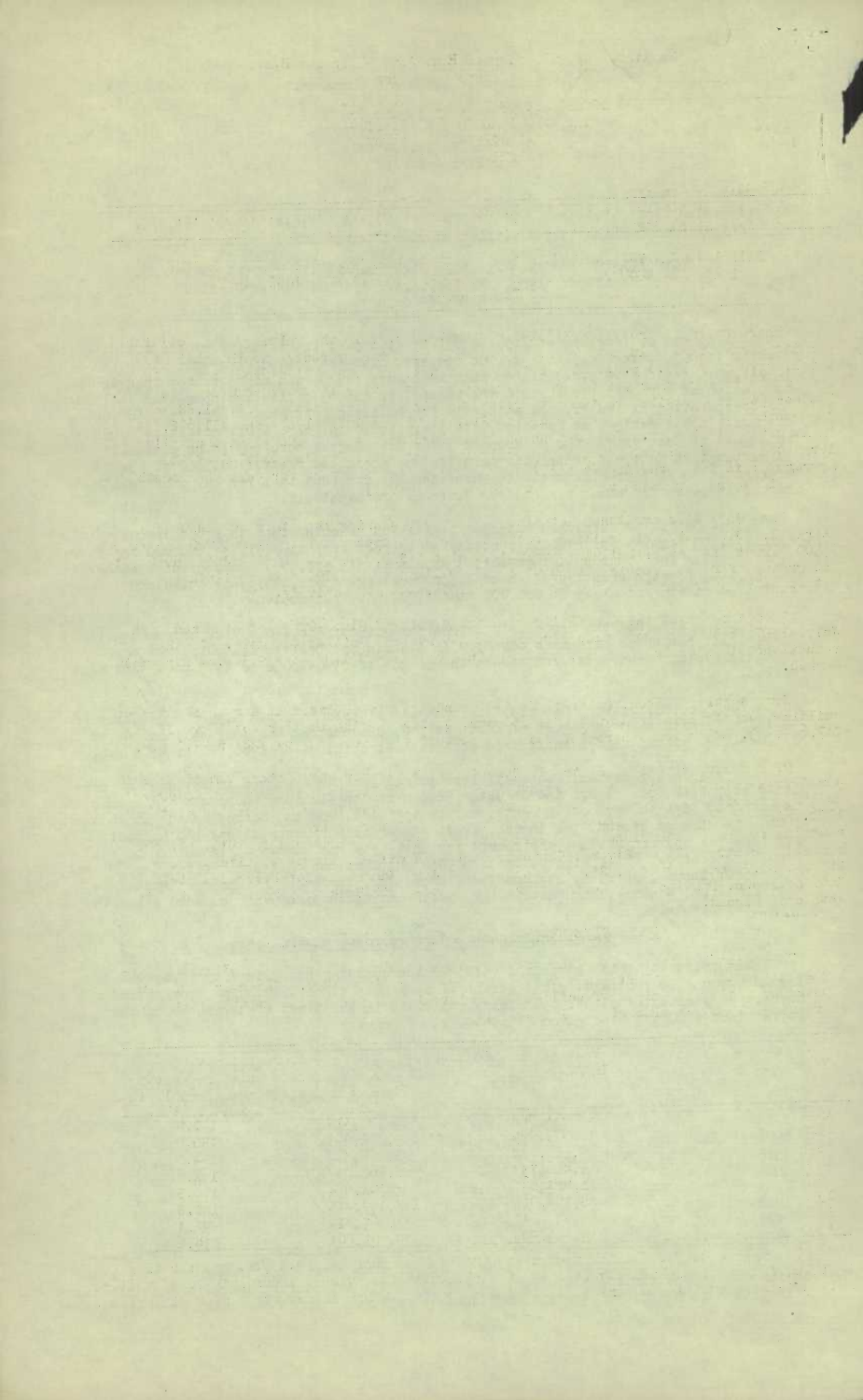| Matimated Cost of Building Lork as Indicated by Building Permits Issued by 63 Cities. | $-2 -$              |                      |                                                    |
|---------------------------------------------------------------------------------------|---------------------|----------------------|----------------------------------------------------|
|                                                                                       | August, 1927        | July, 1927           | August, 1926                                       |
| Prince Edward Island-Charlottetown                                                    | $\mathcal{F}$       | $\mathbb{S}$<br>nil  | $\hat{S}$<br>12,000                                |
| Nova Scotia                                                                           | 65,925              | 450.784              | 36,115                                             |
| x Halifax                                                                             | 60,700              | 436,285              | 28,270                                             |
| Now Glasgow                                                                           | 100                 | 750                  | 1,730                                              |
| Sydney<br>X                                                                           | 5,125               | 13,749               | 6,115                                              |
| Now Brunswick                                                                         | 67,928<br>4,600     | 121,999              | 91,205<br>nil                                      |
| Fredericton<br>x Moncton                                                              | 23,545              | 55,500<br>7,050      | 23,905                                             |
| Saint John<br>X                                                                       | 39,783              | 59,449               | 67,300                                             |
| Quebec                                                                                | 19,721,465          | 2,880,788            | 2,036,756                                          |
| Montreal $- x$ Maisonneuve<br>X                                                       | 19,206,553          | 1.984,988            | 1,578,081                                          |
| Quebec<br>X<br>Shawinigan Falls                                                       | 250,637             | 342,710<br>61,550    | 155,010<br>60,210                                  |
| Sherbrooke<br>$\mathbf{x}$                                                            | 32,550<br>30,800    | 31,200               | 20,500                                             |
| Three Rivers<br>$\mathbf{x}$                                                          | 170,325             | 169,725              | 89,880                                             |
| Westmount<br>$\mathbf{x}$                                                             | 30,600              | 290,615              | 133,075                                            |
| Ontario                                                                               | 5,919,651           | 9,010,731            | 4,932,232                                          |
| <b>Eclleville</b>                                                                     | 5,500               | 15,800               | 11,600<br>14,820                                   |
| Brantford<br>$\mathbf{x}$<br>Chatham                                                  | 52,683<br>71,850    | 54,303<br>43,900     | 9,625                                              |
| Fort William<br>X                                                                     | 96,825              | 44,825               | 336,480                                            |
| Galt                                                                                  | 1,860               | 8,170                | 9,200                                              |
| Guelph<br>$\mathbb X$                                                                 | 39,774              | 31,922               | 17,960                                             |
| Hamilton<br>$\mathbb X$                                                               | 502,650             | 312,250              | 194,700                                            |
| Kingston<br>$\mathbbm{X}$                                                             | 47,112<br>193,903   | 19,129<br>63,193     | 23,589<br>110,830                                  |
| Kitchener<br>$\rm{Z}$<br>London<br>$\mathbb{M}^{\mathbb{C}}$                          | 202,635             | 302,350              | 151,900                                            |
| Niagara Falls                                                                         | 125,315             | 130,372              | 88,330                                             |
| Oshawa                                                                                | 353,375             | 621, 325             | 120,320                                            |
| Ottawa<br>$\mathbb{X}$                                                                | 230,070             | 205,450              | 161,625                                            |
| Owen Sound                                                                            | 7,050               | 13,500               | 8,200                                              |
| Peterborough<br>X<br>Port Arthur<br>$\infty$                                          | 9,435<br>47,944     | 307,557<br>2,188,755 | 53,395<br>45,743                                   |
| x Stratford                                                                           | 15,799              | 36,225               | 36,680                                             |
| St. Catharines<br>X.                                                                  | 51,940              | 263,732              | 62,325                                             |
| St.Thomas<br>X                                                                        | 17,575              | 6,430                | 13,810                                             |
| Sarnia                                                                                | 89,215              | 300,095              | 40,843<br>16,490                                   |
| Sault Ste. Marie<br>Toronto<br>$\mathbb{X}$                                           | 26,157<br>2,724,623 | 72,450<br>2,675,055  | 1,797,573                                          |
| York and East York Townships                                                          | 496,000             | 562,100              | 498,075                                            |
| Welland                                                                               | 15,855              | 43,019               | 20,700                                             |
| Windsor<br>X                                                                          | 240,400             | 300,466              | 616,825                                            |
| Ford                                                                                  | 78,030<br>34,450    | 49,500<br>62,300     | 186,850<br>52,800                                  |
| Riversido<br>Sandwich                                                                 | 79,335              | 159,080              | 124,300                                            |
| Walkerville                                                                           | 54,000              | 100,000              | 90,000                                             |
| Woodstock                                                                             | 8,291               | 17,478               | 16,644                                             |
| Manitoba                                                                              | 797,977             | 906,751              | 618,454                                            |
| <b>Ex Brandon</b>                                                                     | 83,877<br>90,050    | 41,618<br>68,433     | 45,829<br>60,825                                   |
| St.Bonifacc<br>Winnipeg<br>$\mathbb{X}^-$                                             | 624,050             | 796,700              | 511,800                                            |
| Saskatchowan                                                                          | 1,086,298           | 1,465,527            | 2,053,020                                          |
| x Mcose Jaw                                                                           | 338,788             | 196,267              | 16,400                                             |
| Regina<br>X                                                                           | 411,375             | 827,910              | 1,811,350                                          |
| Saskatoon<br>$\mathbf{x}$                                                             | 336,135             | 441,350              | 225,270                                            |
| Alberta<br>Calgary<br>$\mathbf{X}^-$                                                  | 483,561<br>170,941  | 401,828<br>177,373   | 375,170<br>133,385                                 |
| Edmonton<br>$\mathbb{X}$                                                              | 233,785             | 170,905              | 232,495                                            |
| Lethbridge                                                                            | 51,510              | 51,360               | 9,240                                              |
| Medicine Hat                                                                          | 27,325              | 2,190                | 50                                                 |
| British Columbia                                                                      | 1,509,033           | 1,272,603            | 1,517,647                                          |
| Kamlocps<br>Nanaimo                                                                   | 102,199<br>8,650    | nil<br>8,243         | 14,570                                             |
| New Westminster<br>$\mathbb{X}$                                                       | 116,210             | 69,431               | 1,925<br>51,675                                    |
| Prince Rupert                                                                         | 8,565               | 22,275               | 7,600                                              |
| Vancouver<br>X                                                                        | 717,504             | 600,272              | 695,530                                            |
| Point Grey                                                                            | 345,040             | 357,200              | 503,400                                            |
| North Vancouver                                                                       | 29,170              | 22,637               | 27,150                                             |
| South Vancouver<br>Victoria<br>$\mathcal{R}^-$                                        | 140,000<br>41,745   | 123,400<br>69.145    | 133,900<br>76,897                                  |
| Total, 63 Cities                                                                      | 29,651,888          | 16,511,011           | 11,672,599                                         |
| $C_1 + C_2$ $T_1$ $T_2$ $C_3$ $C_4$                                                   | $27765$ $716$       | 1777777              | $C = \begin{bmatrix} 1 & 1 \\ 1 & 1 \end{bmatrix}$ |